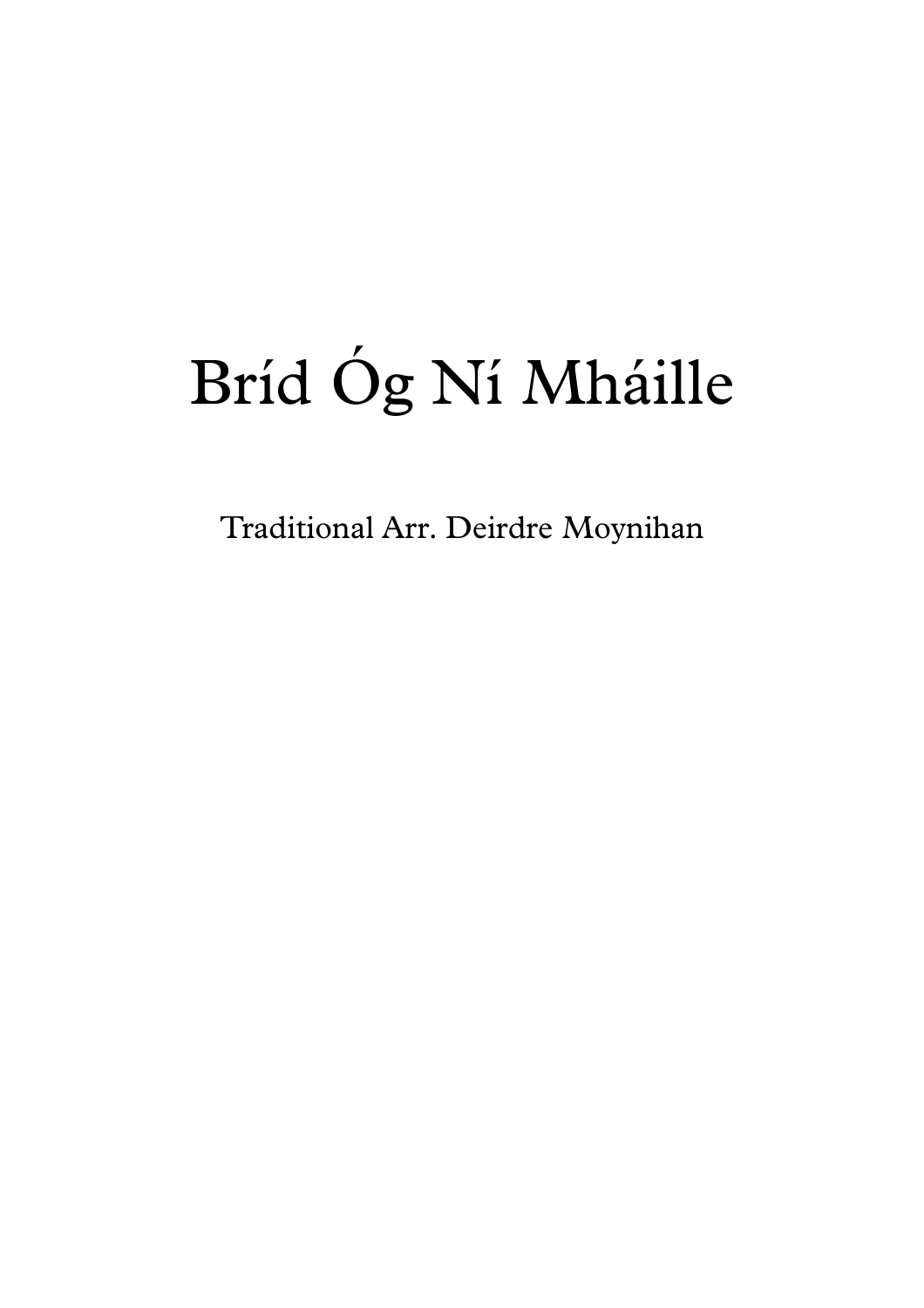## Bríd Óg Ní Mháille

Trad. Arr by Deirdre Moynihan



Copyright © Choirs Can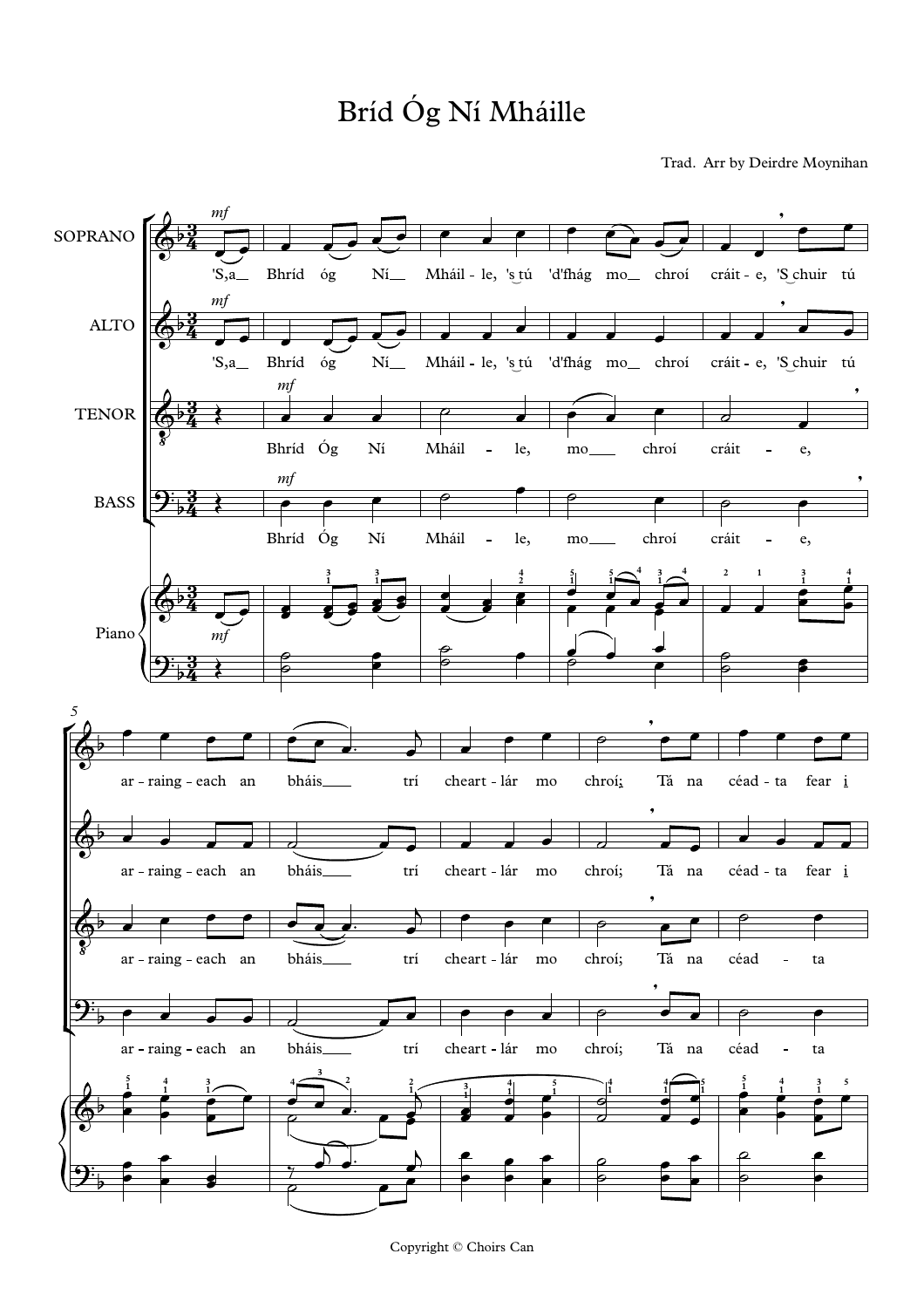

\*Stagger Breathing for the scale passages

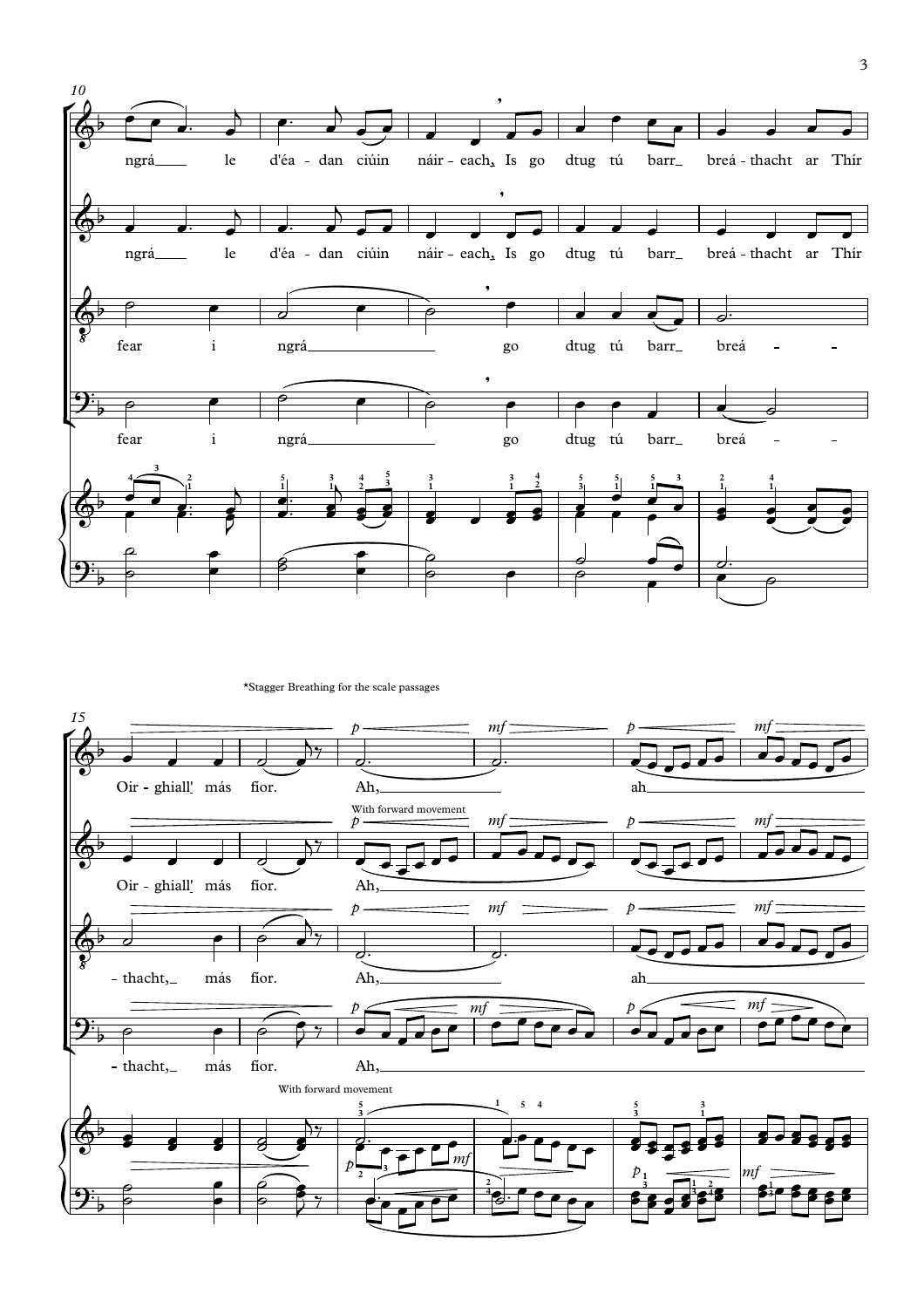

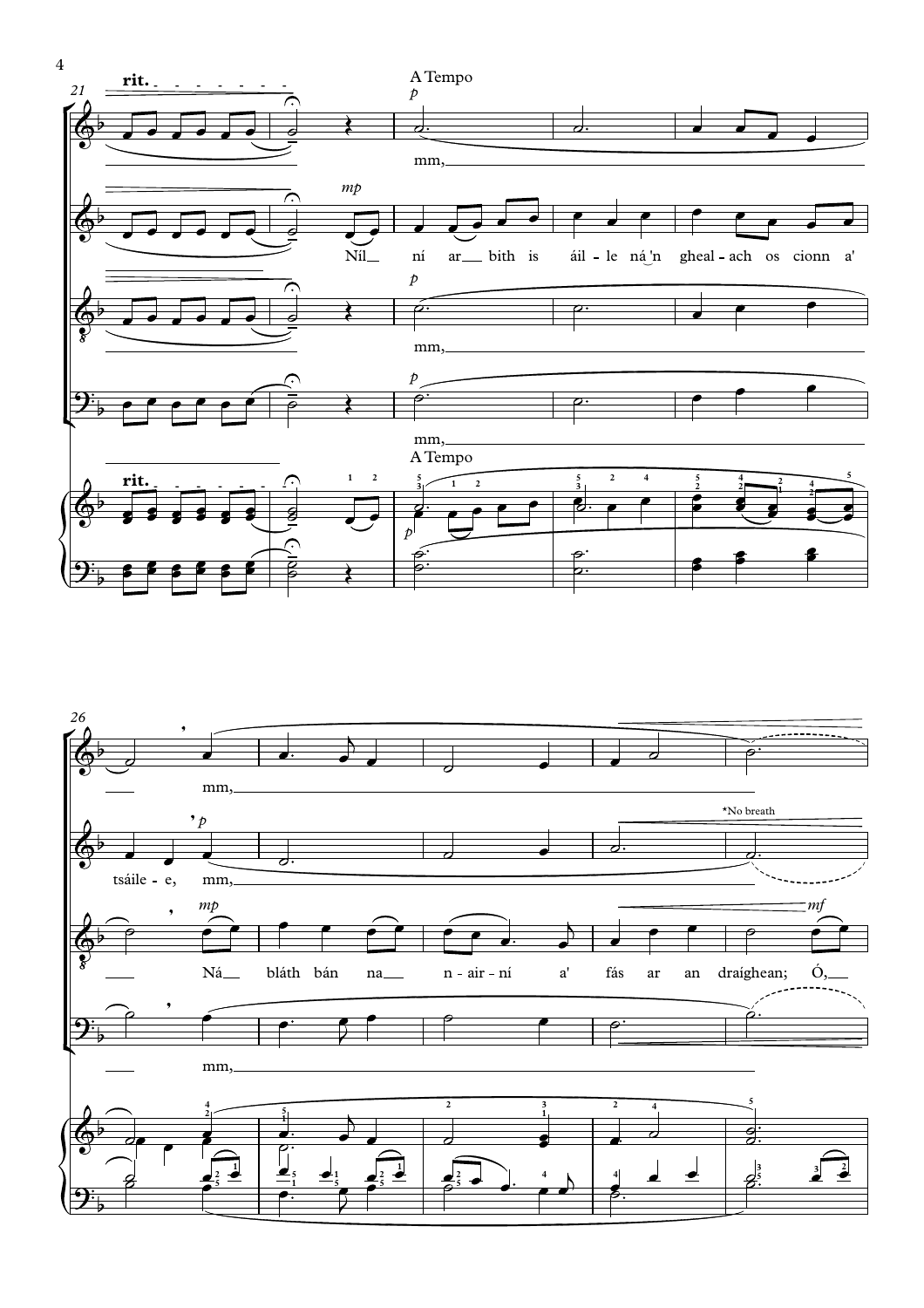

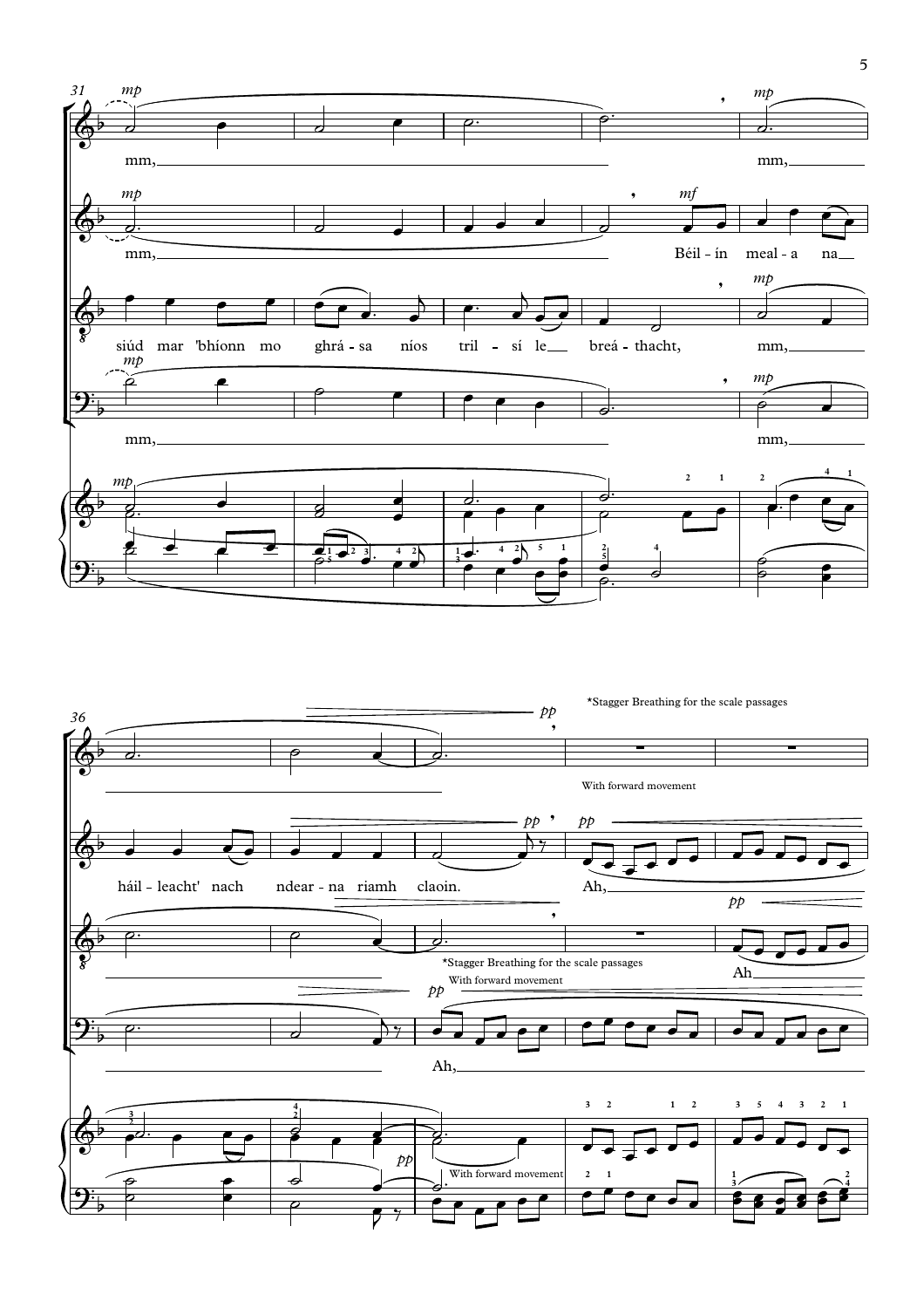



6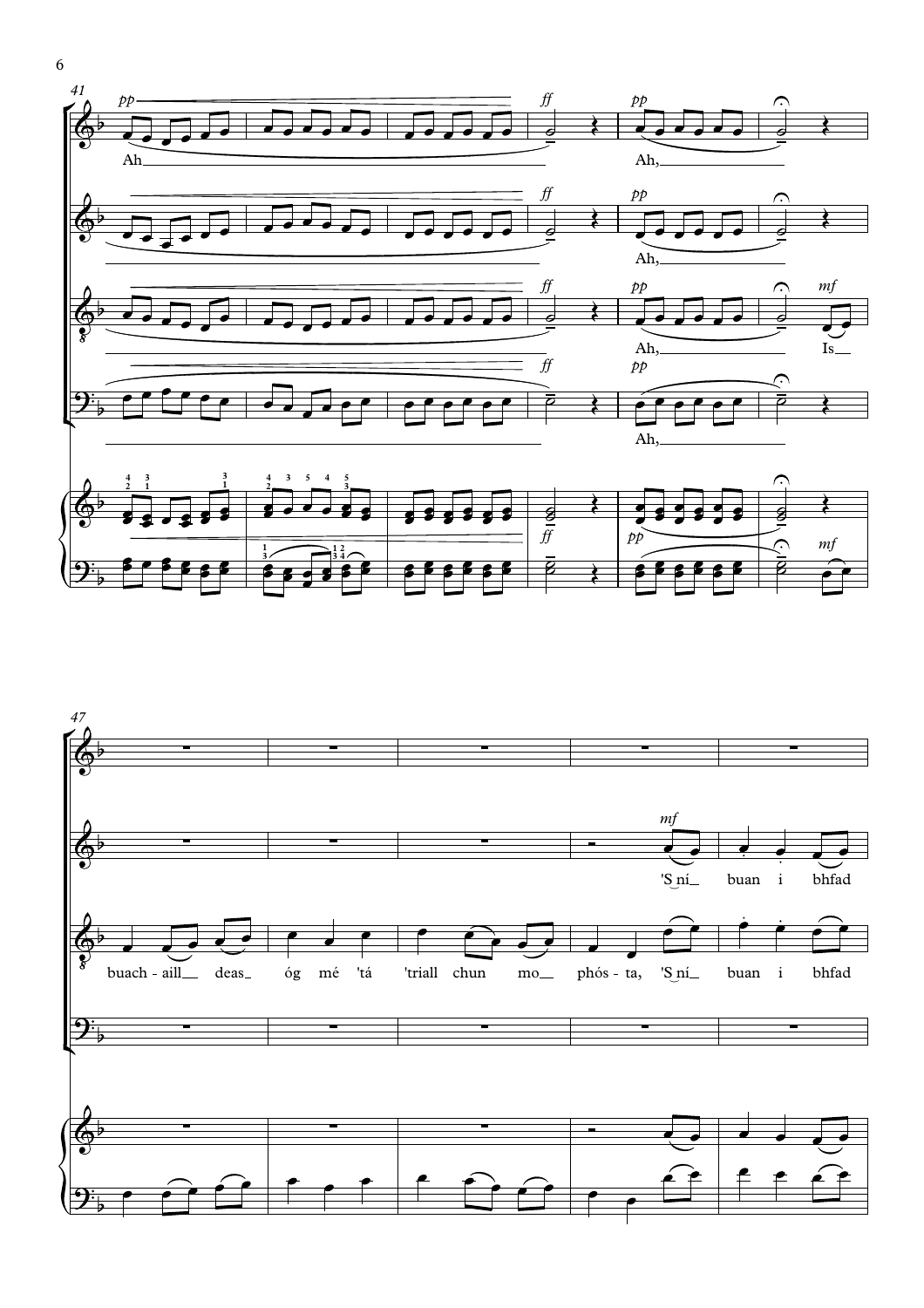

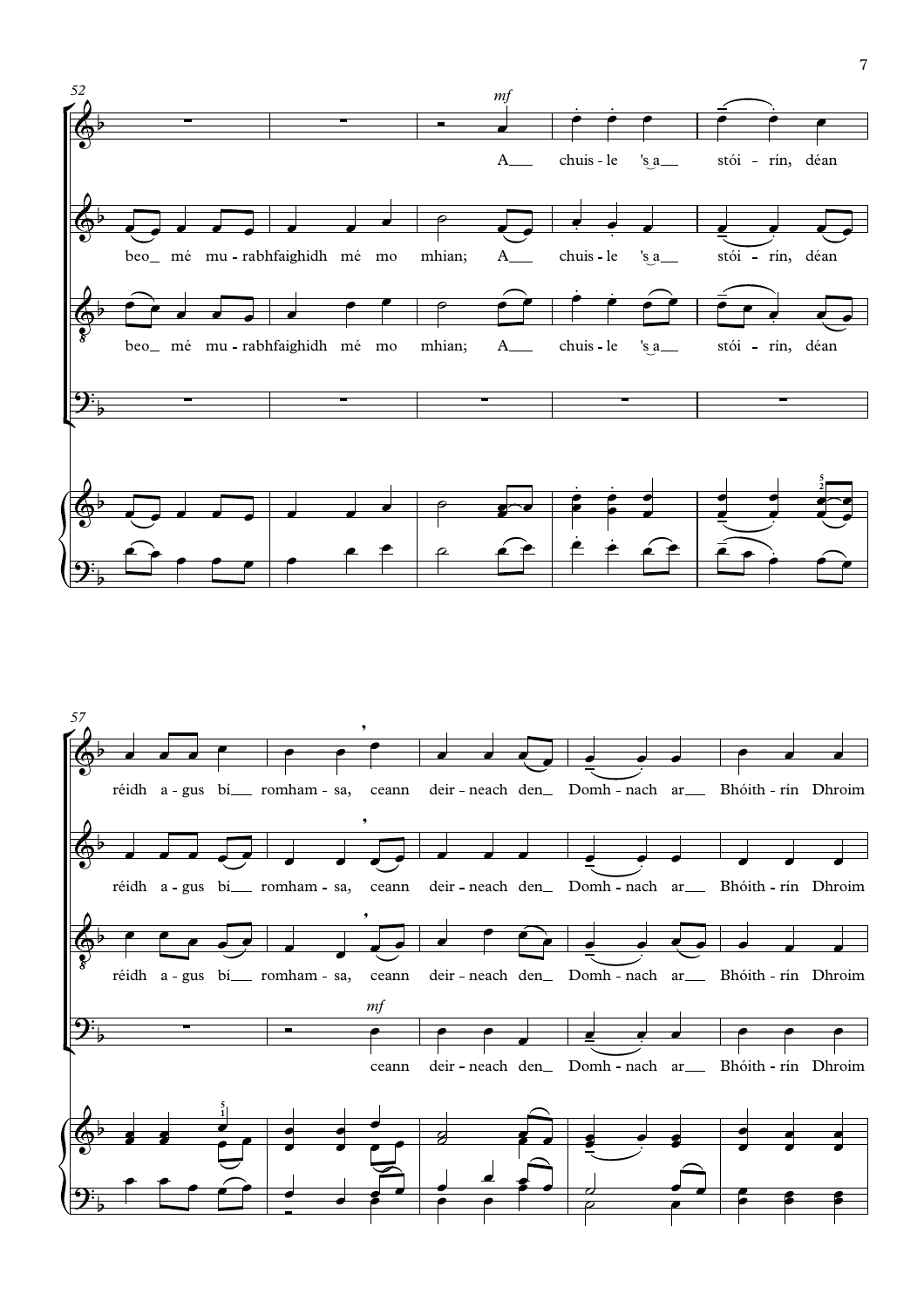



8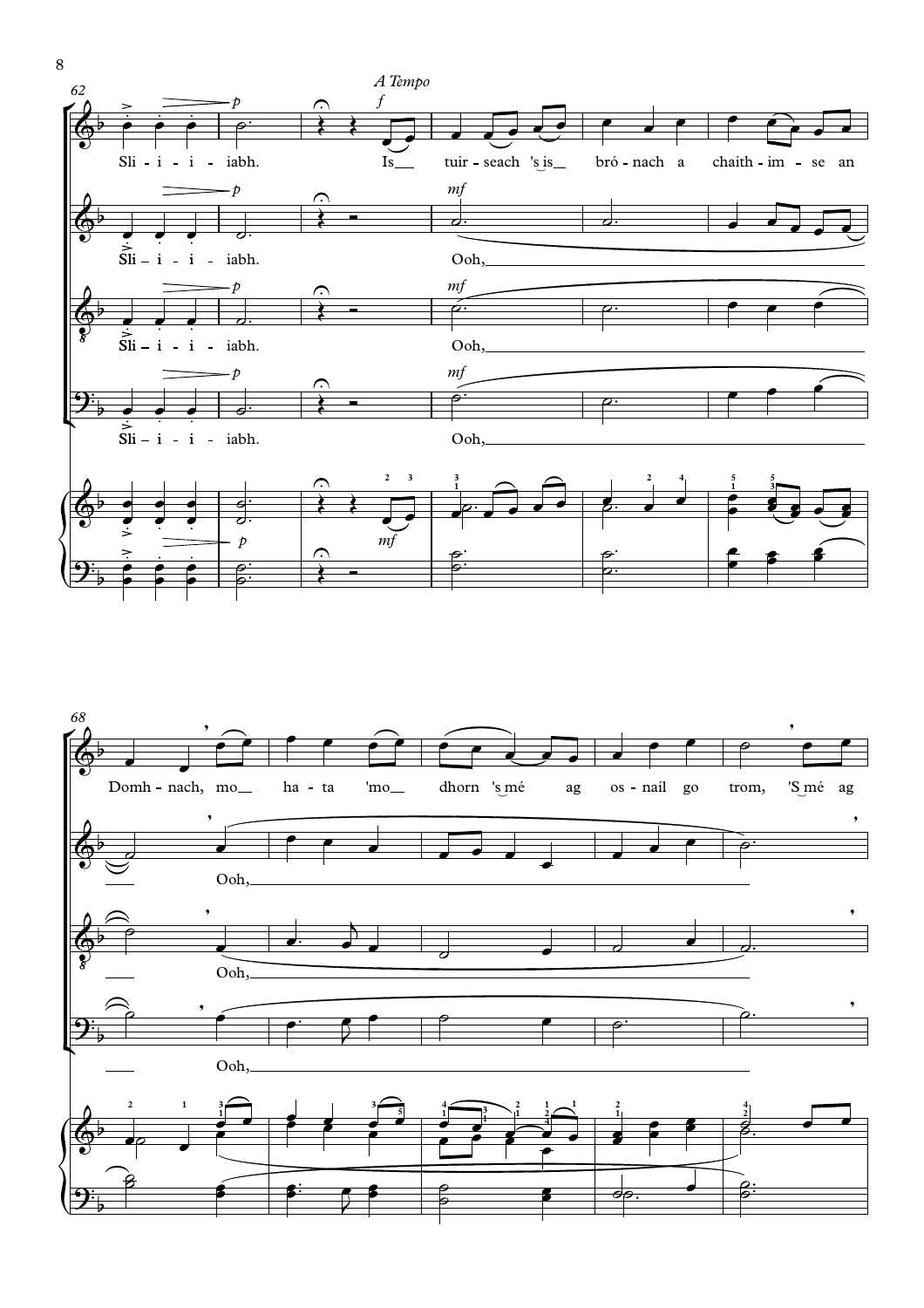